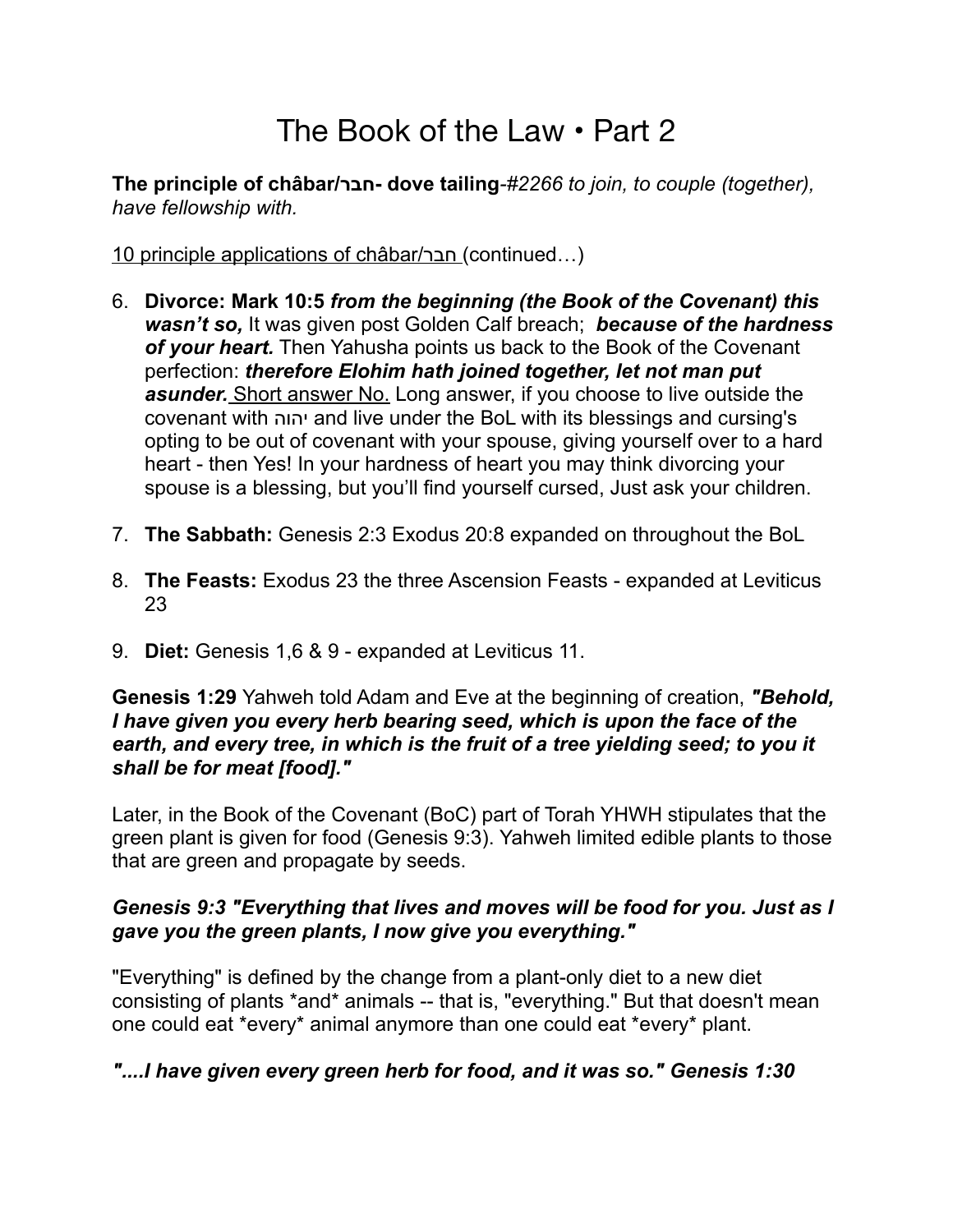"Every green herb" above doesn't mean "every-single existing green herb." It means "every green herb that is appropriate for food."

#### *Genesis 6:21: "And take thou unto thee of all food that is eaten, and gather it to thee; and it shall be for food for thee, and for them.'"*

Noah is commanded to take all the edible foods into the ark. So then, not 'every green herb' was edible, only 'every green herb given for food' was edible.

The so called 'Seven Noahide laws' from Gen. are expanded in Exodus 19-24 and later expanded again and put under a Levitical administration including administrative sacrifices (non binding sacrifices).

- 1. Do not worship idols or other gods.
- 2. Do not blaspheme YHWH's name.
- 3. Do not murder.
- 4. Do not commit sexual immorality.
- 5. Do not steal.
- 6. Do not eat things while they are still alive (i.e., meat with blood).
- 7. Establish courts of justice (Exodus 21-24).

The apostles taught the additional BoC laws, believers in Yeshua should also keep the commandments of proper worship (the Feast of YHWH) going to the synagogue on Shabbat to listen to Moshe Rabainu (Shabbat keeping) prohibiting the ingesting blood, improperly slaughtered meat, things contaminated by contact with idolatry, and by adopting the Boc's definitions of sexual immorality and micvah (See Acts 15).

**10.** *"Now how do we live?***"** We learn to rightly divide the torah under the Malkitzedik ADMINISTRATION and apply the change of the law to in our lives. *2 Timothy 2:15 Study to shew thyself approved unto Elohim a workman that needeth not to be ashamed, rightly dividing the word of truth/torah. Hebrews 7:12* **For the priesthood being changed, there is made of necessity a change also of the torah.**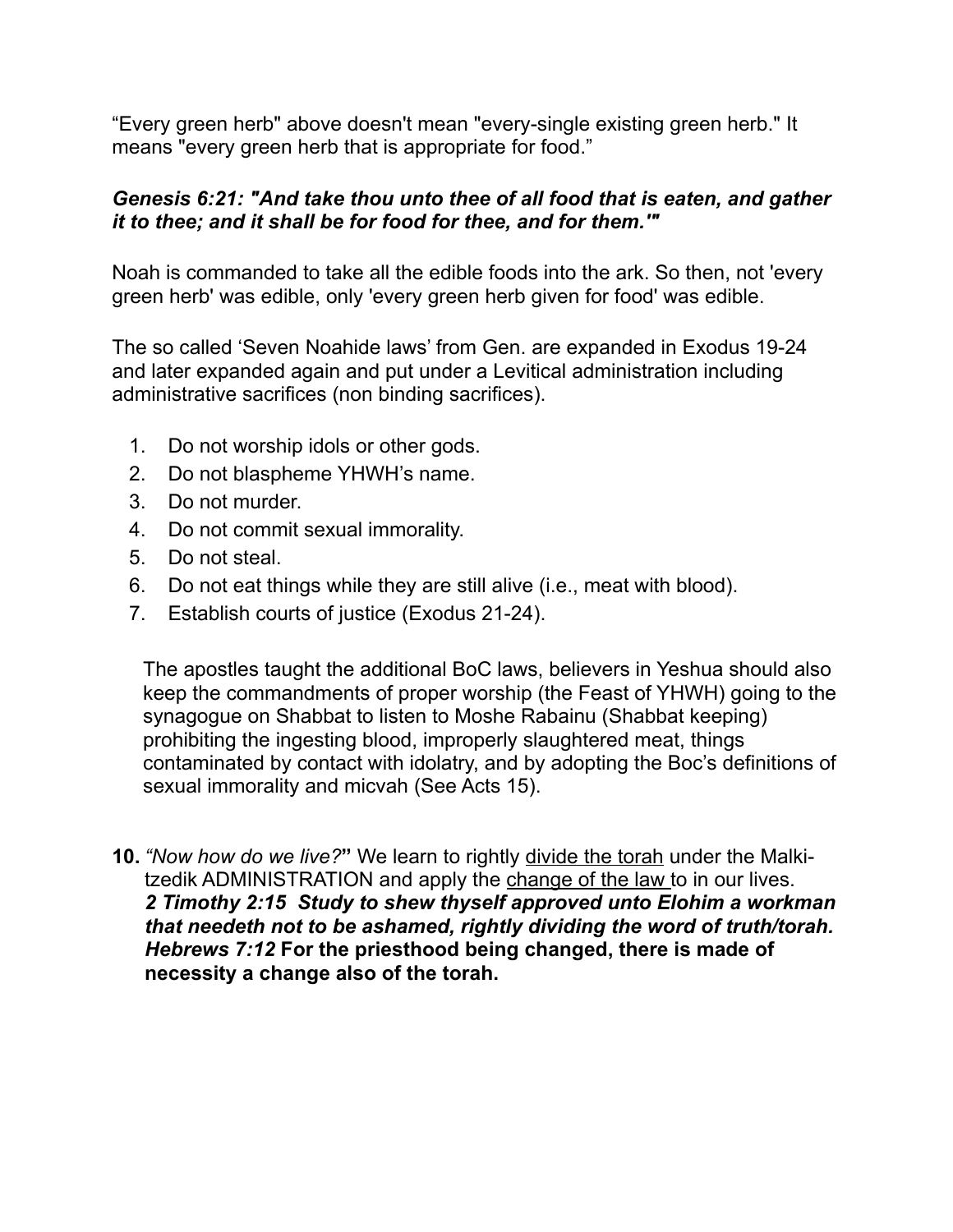## **Hot button commands from the Book of the Law:**

## **Beards:**

Shaving of Beards is a command associated with the mourning of the pagans, accompanied by cutting the body, cutting the hair and cutting the beard. So we should't not cut ourselves nor rip or ruin our hair out of our beard and our head with violence, that's sun-god worship.

**Tzitzit:** *Numbers 5:37 to remember all the commandments and seek not after your own heart and your own eyes, after which ye used to go a whoring.* 

Tzitzit were given post Golden Calf because the children of Israel needed a visible outward sign because they'd broken the covenant, some wouldn't even keep Sabbath because the commands were not written on their heart.

In the post resurrection and New Covenant reality what is more effective; the administration of threads or the administration of commands on the heart?

Which one will produce the desired outcome of keeping the commandments of יהוה more effectively is the point.

#### *Hebrews 8:10 For this is the covenant that I will make with the house of Israel after those days, saith the Lord; I will put my laws into their mind, and write them in their hearts.*

**End Notes:** No covenants under the Levitical Priesthood are ratified by blood.

A 'covenant' is an agreement by 2 or more. – It requires, at a minimum a Proposal and an Acceptance.

You cannot impose an agreement. We didn't exchange one taskmaster for another. While you can impose law you cannot impose an agreement on which a covenant is based.

YHWH didn't engage with the people with whom he was making this temporal law enactment directly. YHWH set up a perimeter between him and the people in which only Levites could function.

Showing us the already in function Levitical Priesthood Numbers 3:12 at Exodus 34 demonstrating that this bloodless 'law action' to be under the Levitical Priesthood Hebrews 7:11 and NOT a Melchizedek Priesthood 'covenant of promise' Ephesians 2:12.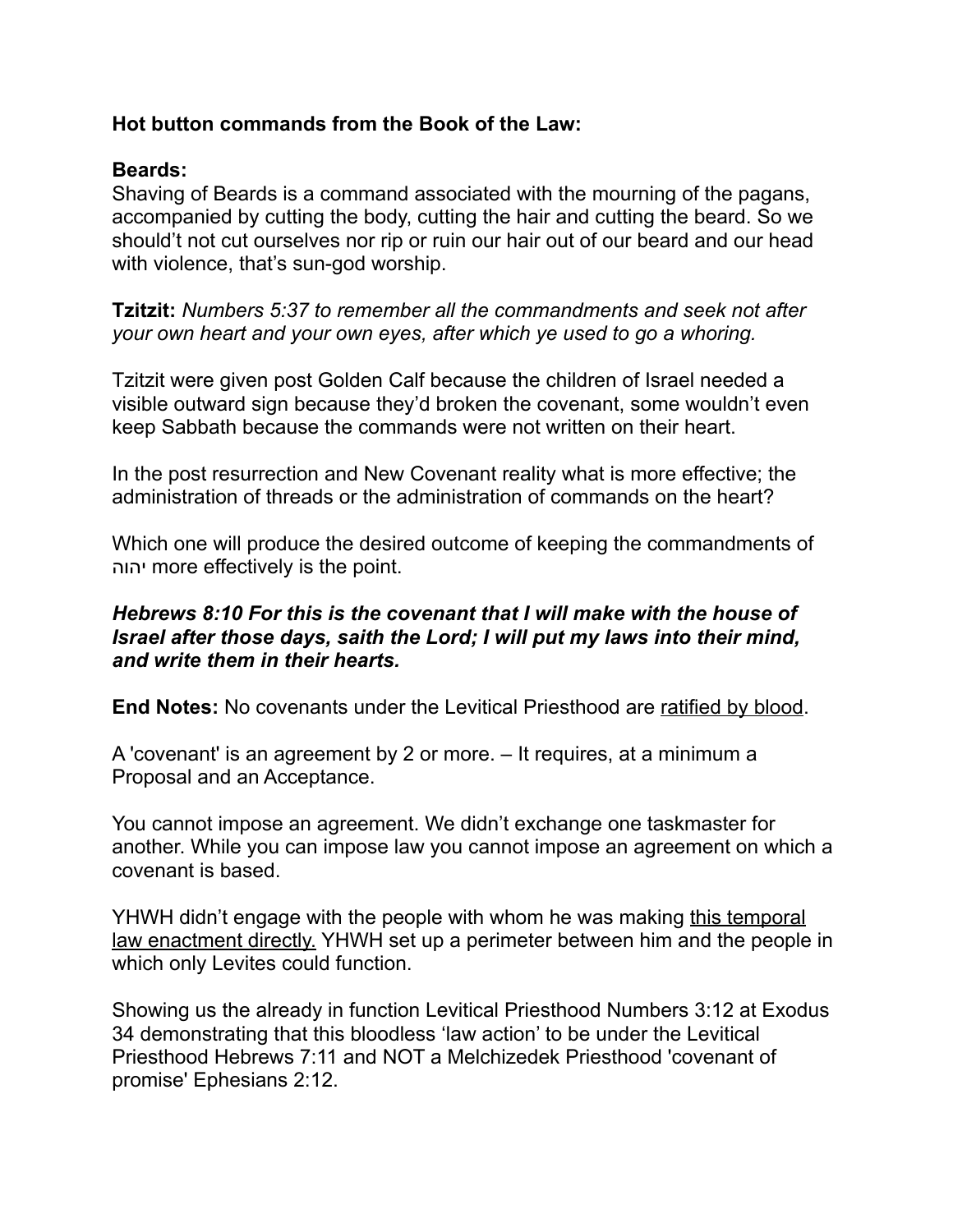It's paramount we understand the distinction between the initial blood covenant with the first set of tablets and the second set of tablets that was NOT a blood covenant? The distinction of blood and no blood between them identifies that they cannot be one and the same.

Galatians identifies what law was added at Exodus 24:12 after the ratified BoC. Galatians doesn't mention 'the five books of Moses' as the traditional anti nomina church would have you believe nor does it mention the 'Oral law' as messianic's would have you believe NOR does it mention a separate 'Law of Moses'. It identifies by name the BoL in 3:10.

 V.17 of Galatians informs us that the law (now identified by V. 10) came 430 years later and was after the covenant (BoC) . This identifies that the law that was added in Exodus 24:12 after the blood ratified covenant was confirmed was…….V.10 the BoL! The law added in Exodus 24:12 can only be the BoL according to Rav Shaul's communication to the Galatians and confirmed by Hebrews 7:11.

#### *2 Corinthians 3:13 " not as Moses, which put a vail over his face, that the children of Israel could not steadfastly look to the end of that which is abolished: :14 But their minds were blinded: for until this day remaineth the same vail untaken away in the reading of the old testament."*

**(A)** The Jewish "vail" of confusion in reading the Old Testament is that Most Jews understand that the 'Law of Moses' preserved the lives of Israel for violation of the covenant.

Most Jews do NOT fully recognize that the 'Law of Moses' which is the BoL was to remain IN ADMINISTRATION only UNTIL the death penalty position could be paid (the Genesis 49:10 'Until Shiloh comes' clause) allowing all Israel access back to the covenants of promise; of which the Book of the law of Moses is NOT.

Most Jews do NOT understand that the blood covenant of Exodus 19 has been made NEW by Yahusha.

That's why they fear setting aside any of the instructions in the law as they knew their lives were preserved by the Law of Moses or BoL.

**(B)** The Christian "vail" of confusion in reading the Old Testament is that most Christians know that the 'Law of Moses' was abolished when Yeshua established a new blood covenant.